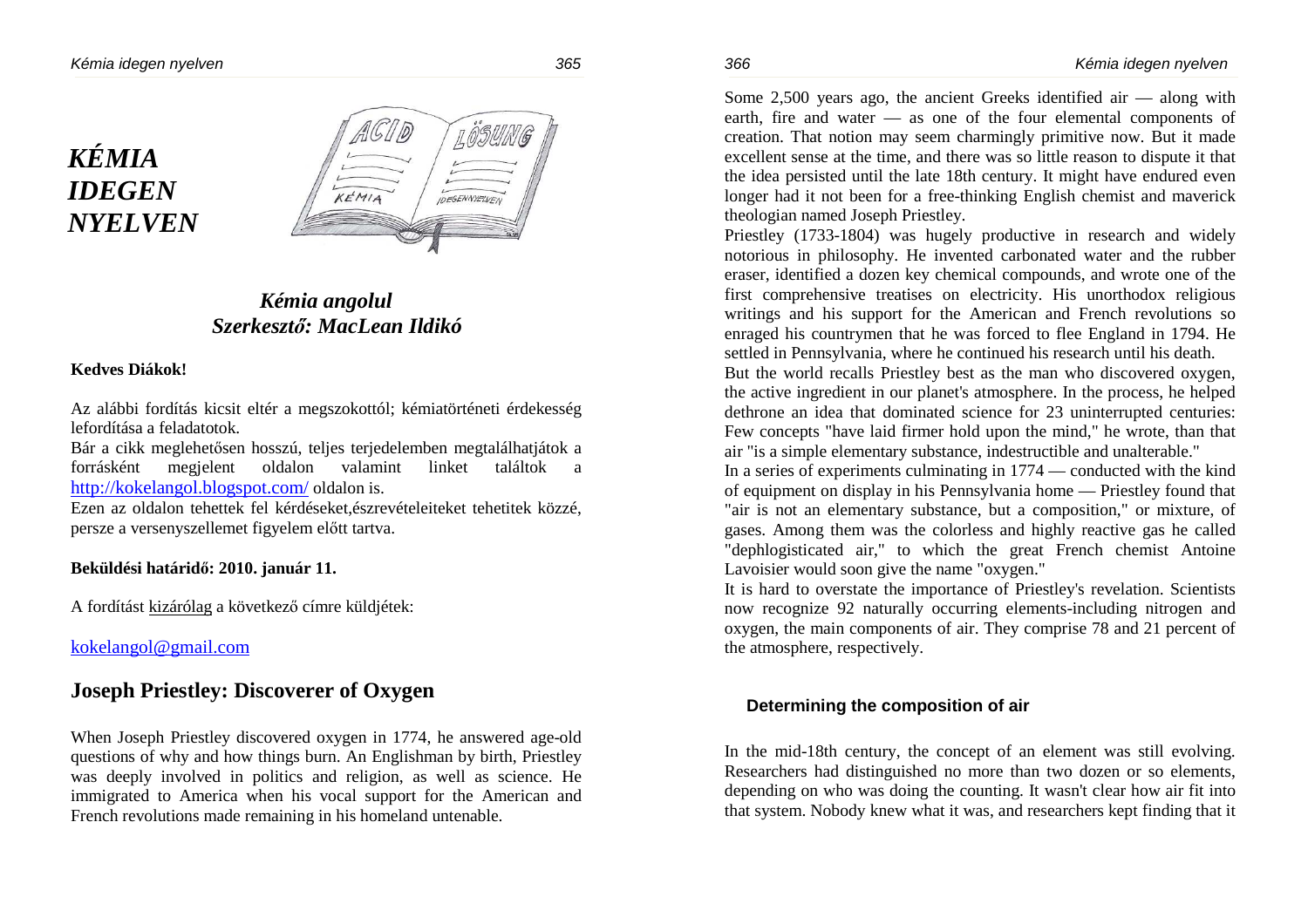368

could be converted into such a variety of forms that they routinely spoke of different "airs."

#### **Bubbling Beverages**

In 1767, Priestley was offered a ministry in Leeds located near a brewery. This abundant and convenient source of "fixed air" — carbon dioxide from fermentation — sparked his lifetime investigation into the chemistry of gases. He found a way to produce artificially what occurred naturally in beer and champagne, as well as in the baths of the fabled resort of Spa in Belgium: water suffused with the sparkling effervescence of carbon dioxide. The method earned the Royal Society's coveted Copley Prize and was the precursor of the modern soft-drink industry.

 The principal method for altering the nature of air, early chemists learned, was to heat or burn some compound in it. The second half of the 1700s witnessed an explosion of interest in such gases. The steam engine was in the process of transforming civilization, and scientists of all types were fascinated with combustion and the role of air in it.

 British chemists were especially prolific. In 1754, Joseph Black identified what he called "fixed air" (now known to be carbon dioxide) because it could be returned, or fixed, into the sort of solids from which it was produced. In 1766, a wealthy eccentric named Henry Cavendish produced the highly flammable substance Lavoisier would name hydrogen, from the Greek words for "water maker."

Finally in 1772, Daniel Rutherford found that when he burned material in a bell jar, then absorbed all the "fixed" air by soaking it up with a substance called potash, a gas remained. Rutherford dubbed it "noxious air" because it asphyxiated mice placed in it. Today, we call it nitrogen.

 But none of those revelations alone tells the whole story. The next major discovery would come from a man whose early life gave no indication that he would become one of the greatest experimental chemists in history.

 By the age of 34, Priestley was a well-established and respected member of Britain's scientific community. He was still paying a price for his religious nonconformity, however. When the intrepid explorer Captain James Cook was preparing for his second voyage, Priestley was offered the position of science adviser. But the offer was rescinded under pressure from Anglican authorities who protested his theology, which was evolving into a strongly Unitarian position that denied the doctrine of the trinity.

 In retrospect, the Cook affair may have been all for the best. In 1773, the Earl of Shelburne asked Priestley to serve as a sort of intellectual companion, tutor for the earl's offspring, and librarian for his estate, Bowood House. The position provided access to social and political circles Priestley could never have gained on his own, while leaving ample free time for the research that would earn him a permanent place in scientific history.

 He systematically analyzed the properties of different "airs" using the favored apparatus of the day: an inverted container on a raised platform that could capture the gases produced by various experiments below it. The container could also be placed in a pool of water or mercury, effectively sealing it, and a gas tested to see if it would sustain a flame or support life.

 In the course of these experiments, Priestley made an enormously important observation. A flame went out when placed in a jar in which a mouse would die due to lack of air. Putting a green plant in the jar and exposing it to sunlight would "refresh" the air, permitting a flame to burn and a mouse to breathe. Perhaps, Priestley wrote, "the injury which is continually done by such a large number of animals ã is, in part at least, repaired by the vegetable creation." Thus he observed that plants release oxygen into the air—the process known to us as photosynthesis.

 On August 1, 1774, he conducted his most famous experiment. Using a 12-inch-wide glass "burning lens," he focused sunlight on a lump of reddish mercuric oxide in an inverted glass container placed in a pool of mercury. The gas emitted, he found, was "five or six times as good as common air." In succeeding tests, it caused a flame to burn intensely and kept a mouse alive about four times as long as a similar quantity of air.

 Priestley called his discovery "dephlogisticated air" on the theory that it supported combustion so well because it had no phlogiston in it, and hence could absorb the maximum amount during burning. (The year before, Swedish apothecary Carl Wilhelm Scheele isolated the same gas and observed a similar reaction. Scheele called his material "fire air." But his findings were not published 1777.)